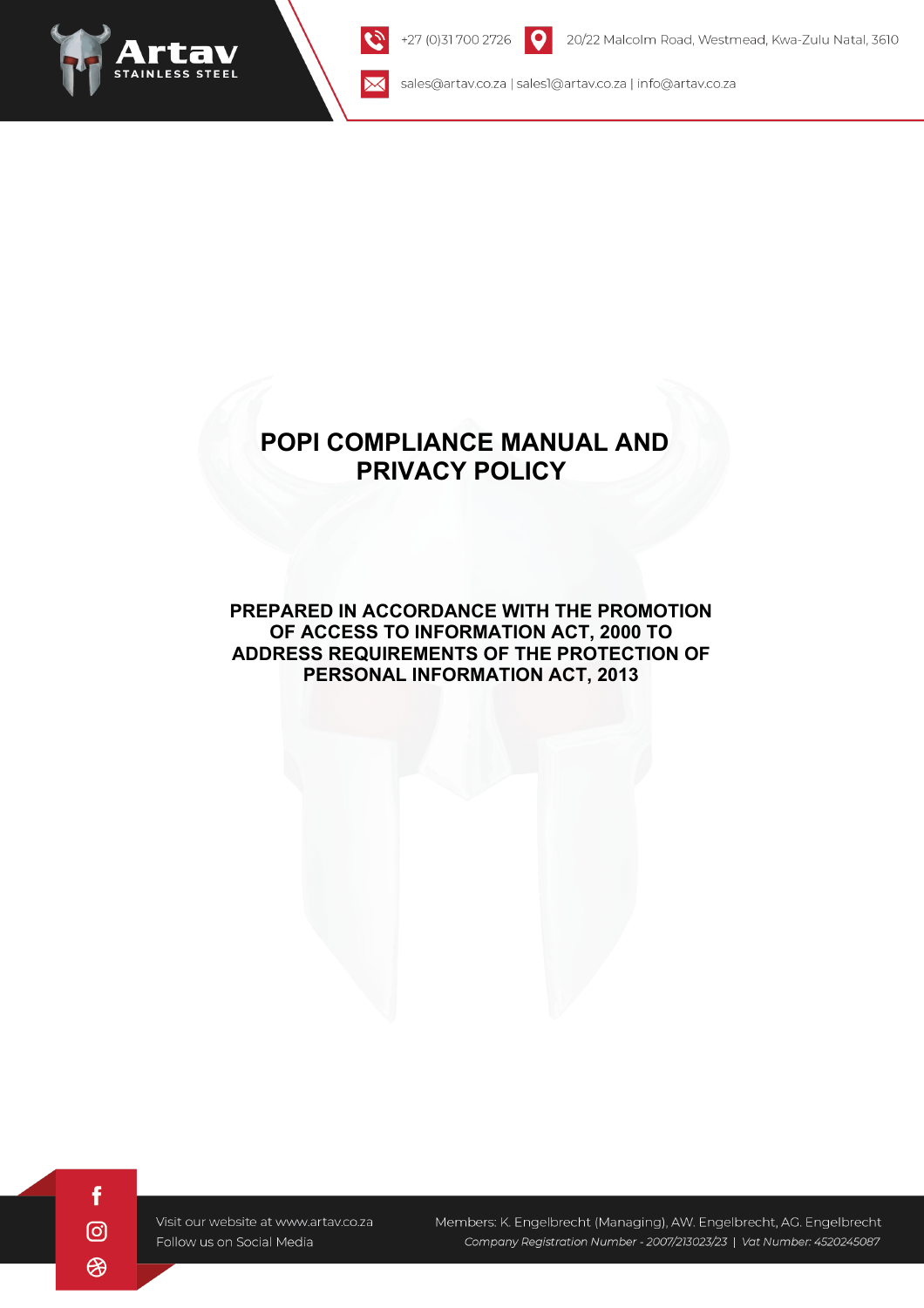

## **1. INTRODUCTION AND PURPOSE OF THE MANUAL**

The Protection of Personal Information Act ("POPI") aims to give effect to the constitutional right to privacy by balancing it against that of access to information. POPI requires that personal information pertaining to individuals be processed lawfully and in a reasonable manner which does not infringe on the right to privacy.

This document therefore relates to and explains how we obtain, process, use, store, disclose, and destroy personal information in accordance with the requirements of POPI.

| COMPANY NAME AND REGISTRATION NUMBER | <b>Artay Stainless Steel CC</b><br>Reg. 2007 213023 23 |
|--------------------------------------|--------------------------------------------------------|
|                                      |                                                        |
| <b>COMPANY HEAD</b>                  | Karl Engelbrecht                                       |
| <b>INFORMATION OFFICER</b>           | Aaron Engelbrecht                                      |
| <b>EMAIL ADDRESS</b>                 | aaron@artav.co.za                                      |
| PHYSICAL ADDRESS                     | 20 Malcolm Road, Westmead, Durban, 3610                |
| <b>POSTAL ADDRESS</b>                | PO BOX 1098, Gillitts, 3603                            |
| <b>TELEPHONE NUMBER</b>              | 031 700 2726                                           |
| <b>FACSIMILE NUMBER</b>              | <b>NA</b>                                              |
| <b>WEBSITE ADDRESS</b>               | www.artav.co.za                                        |
| <b>DATE</b>                          | 30 / 06 / 2021                                         |

#### **2. COMPANY DETAILS**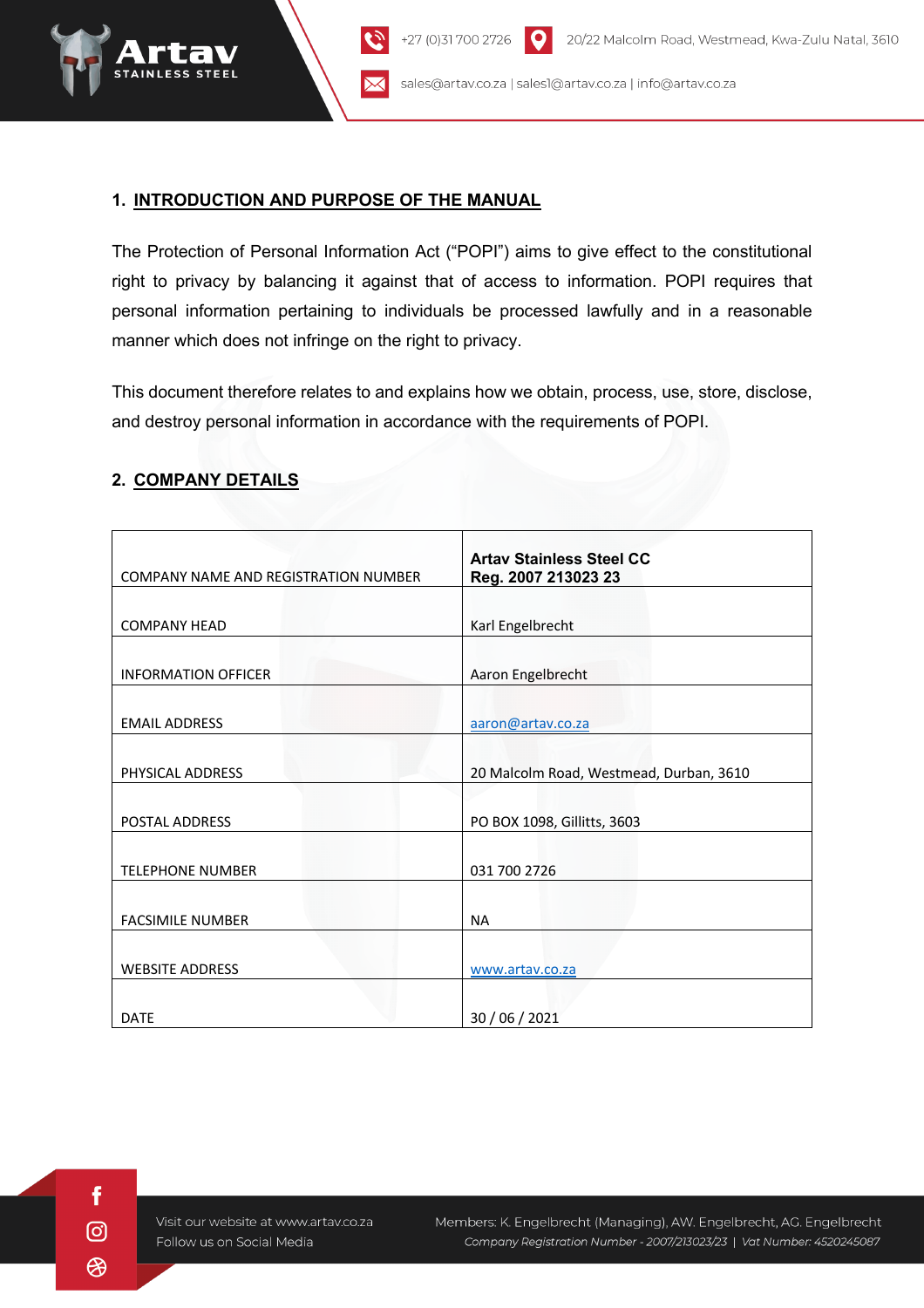#### **3. PERSONAL INFORMATION COLLECTED**

Personal Information may only be processed if the purpose for which it is processed is adequate, relevant and not excessive. The type of information collected and processed is usually for the purpose of understanding a related parties' requirements in order for us to perform our services and can largely be summarized as follows:

| <b>Entity Type</b>                        | <b>Personal Information Processed</b>                  |
|-------------------------------------------|--------------------------------------------------------|
| <b>Clients: Natural Persons</b>           | Names; contact details; physical and postal            |
|                                           | addresses; date of birth; ID number; Tax related       |
|                                           | information; nationality; gender;<br>confidential      |
|                                           | correspondence.                                        |
| Clients - Juristic Persons / Entities     | Names of contact persons; Name of Legal Entity;        |
|                                           | Physical and Postal address and contact details;       |
|                                           | Financial information; Registration Number; Tax        |
|                                           | related<br>information; authorised<br>signatories,     |
|                                           | beneficiaries, ultimate beneficial owners.             |
| Clients - Foreign Persons / Entities      | Names; contact details; physical and postal            |
|                                           | addresses; date of birth; Passport number Tax          |
|                                           | related information; nationality; gender; confidential |
|                                           | correspondence.                                        |
| Intermediary / Advisor                    | Names of contact persons; Name of Legal Entity;        |
|                                           | Physical and Postal address and contact details;       |
|                                           | Financial<br>information; Registration Number;         |
|                                           | Founding documents; Tax related information;           |
|                                           | authorised signatories, beneficiaries,<br>ultimate     |
|                                           | beneficial owners.                                     |
| <b>Contracted Service Providers</b>       | Names of contact persons; Name of Legal Entity;        |
|                                           | Physical and Postal address and contact details;       |
|                                           | Financial<br>information;<br>Registration<br>Number;   |
|                                           | Founding documents; Tax related information;           |
|                                           | authorised signatories, beneficiaries,<br>ultimate     |
|                                           | beneficial owners.                                     |
| <b>Employees / Directors</b>              | Gender, Marital Status, Colour, Age, Language,         |
|                                           | Education<br>information; Financial<br>Information;    |
|                                           | Employment History; ID number; Physical and            |
|                                           | Postal address; Contact details; Opinions, Criminal    |
|                                           | behaviour; Well-being.                                 |
| Website end-users / Application end-users | Electronic identification data: IP address, log-in     |
|                                           | data, cookies, Electronic localization data: cell      |
|                                           | phone, GPS.                                            |

Visit our website at www.artav.co.za Follow us on Social Media

Members: K. Engelbrecht (Managing), AW. Engelbrecht, AG. Engelbrecht Company Registration Number - 2007/213023/23 | Vat Number: 4520245087

 $\odot$ ⊛

f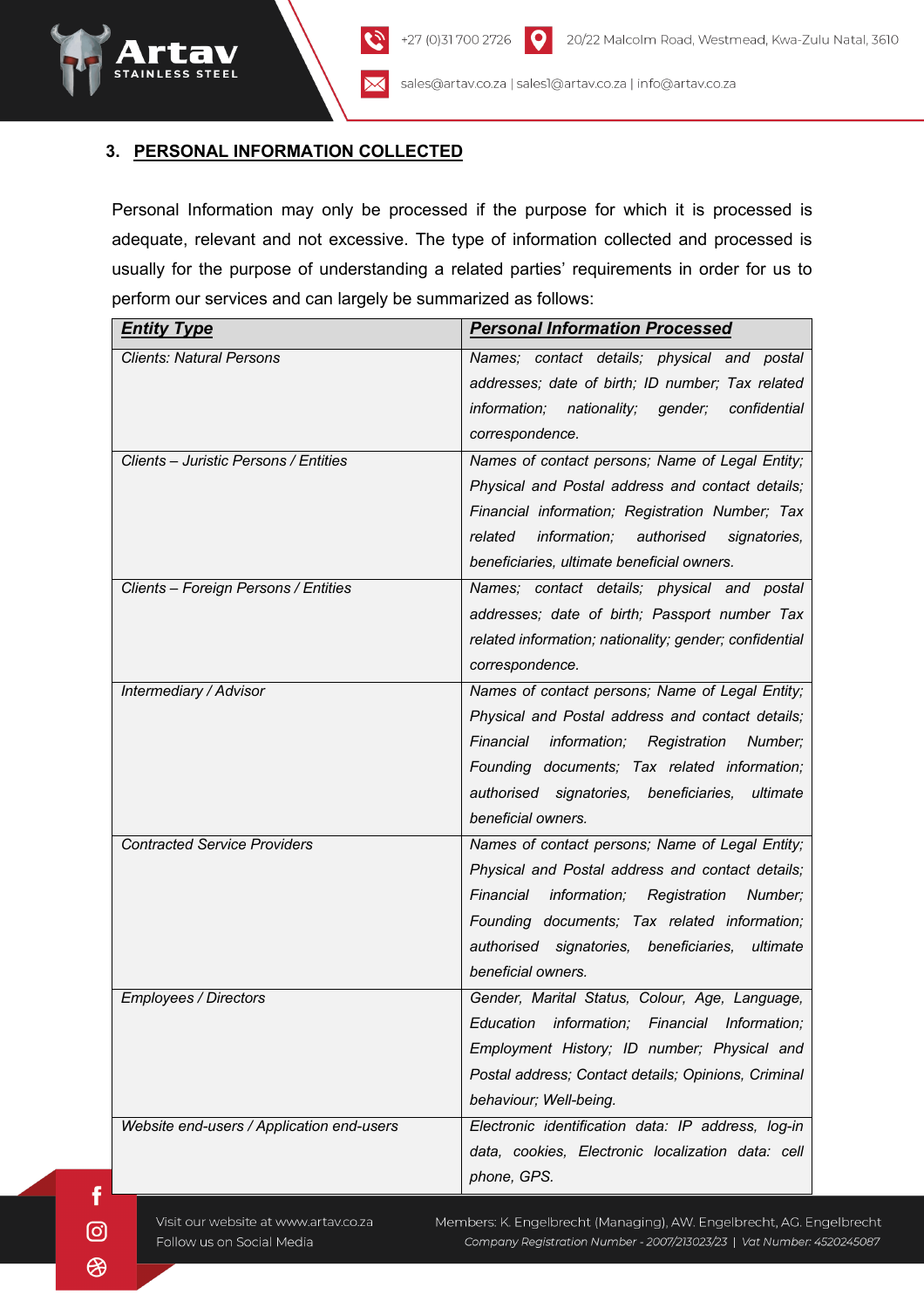### **4. USE AND DISCOSURE OF PERSONAL INFORMATION**

We will only use personal information for the purpose in which it was generated and as agreed by you in order for us to conduct our daily operational activities. In addition, where necessary some personal information may be retained for legal purposes in order for us to comply with the relevant laws, such as FICA requirements.

+27 (0)31 700 2726

For example:

- To gather contact information.
- To confirm and verify your identity or verify that you are an authorized user for security purposes.
- For the detection and prevention of fraud, crime, money laundering or other malpractice.
- To conduct market or customer satisfaction research or for statistical analysis.
- For audit and record keeping purposes.
- In connection with legal proceedings.

We may disclose personal information to various stakeholders, including our service providers who are associated with our business activities. We have taken various measures in this regard to ensure that agreements are in place with such stakeholders and service providers to ensure compliance with the requirements of POPI.

Should we be required to transfer Personal Information to third parties outside of South Africa, we will ensure that the recipient of the information is subject to a law, binding corporate rules or binding agreement which provide an adequate level of protection.

#### **5. ACCESS AND CORRECTION OF PERSONAL INFORMATION**

You have the right to request a copy of the personal information we hold about you. Should you wish to update, correct, or delete your personal information you may do so by contacting us using the information contained in clause 2 of this document and specifying what information you require and/or would like to update.